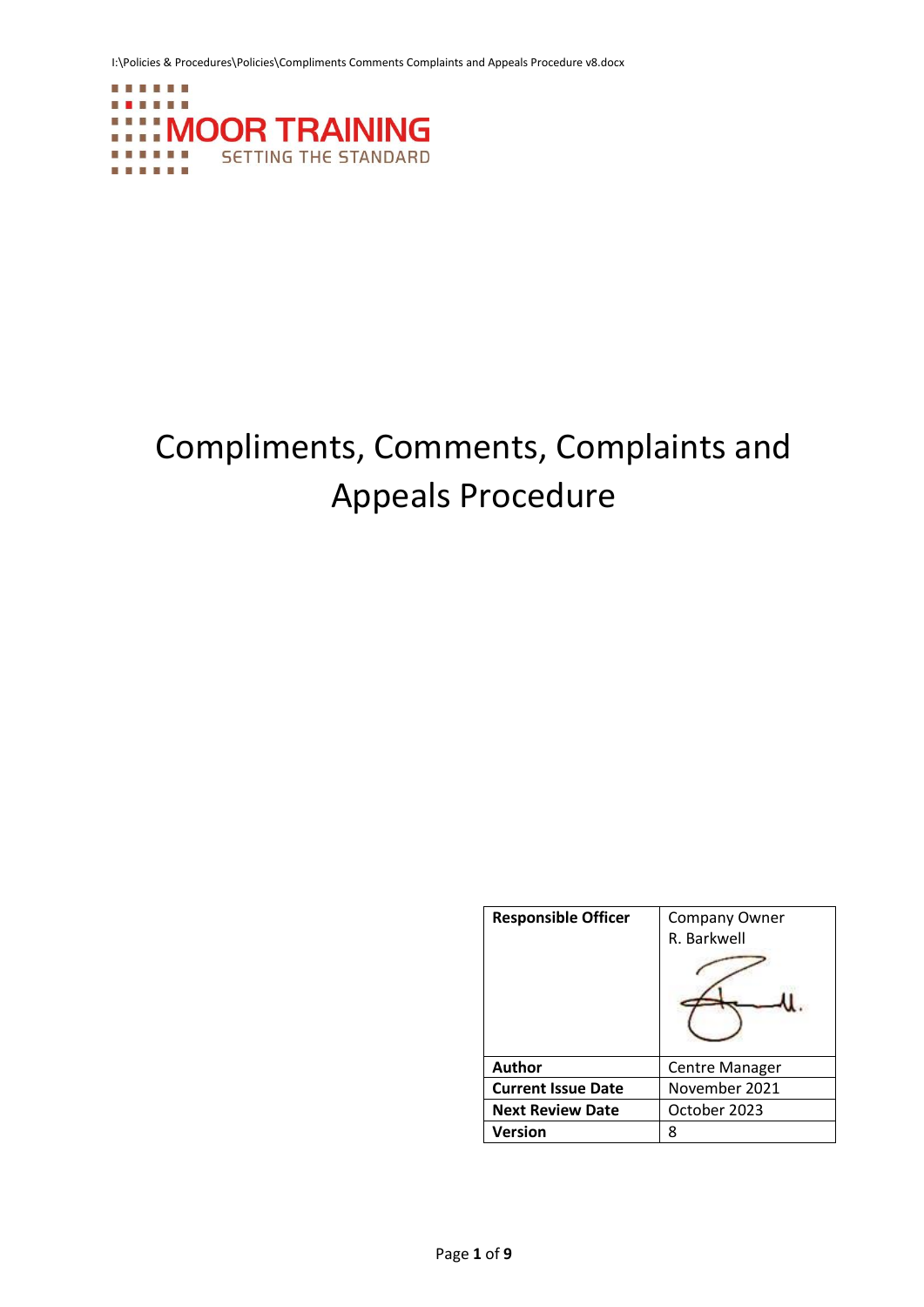

## **Contents**

| 1              |     |  |
|----------------|-----|--|
| $\overline{2}$ |     |  |
| 3              |     |  |
|                | 3.1 |  |
| 4              |     |  |
| 5              |     |  |
|                | 5.1 |  |
|                | 5.2 |  |
| 6              |     |  |
| $\overline{7}$ |     |  |
| 8              |     |  |
| 9              |     |  |
|                | 9.1 |  |
|                | 9.2 |  |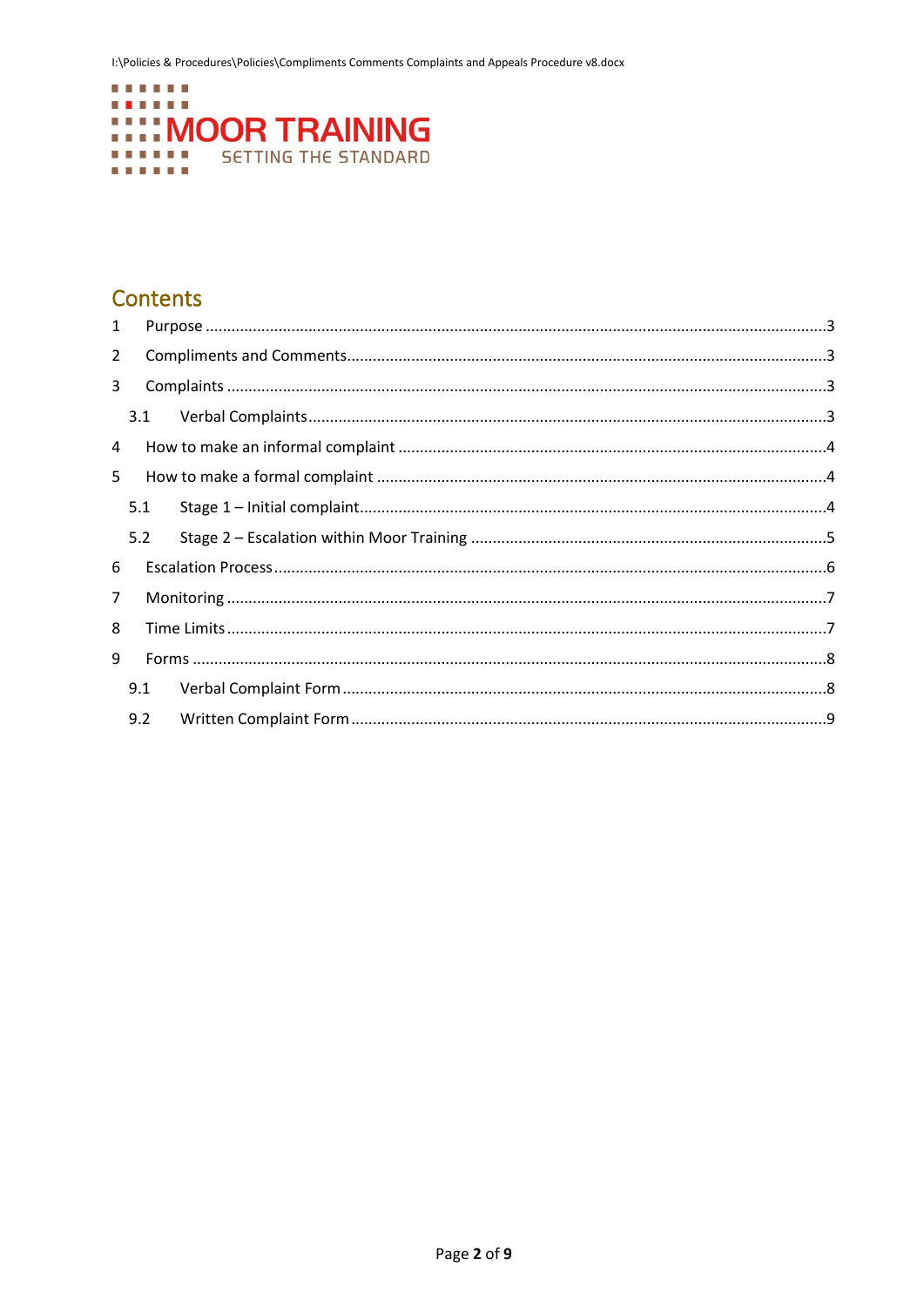### **The Country Country Country Country** . . . . . . :::: MOOR TRAINING **SETTING THE STANDARD**

## <span id="page-2-0"></span>1 Purpose

Moor Training is committed to delivering a quality service at all times. However, we accept that occasionally things can go wrong.

If you encounter a level of service that you feel does not meet your expectations, we would like to hear from you. Equally, if you are pleased with the services offered, or have a suggestion on how we might improve our services please let us know.

We welcome feedback on all aspects of our provision and service. Compliments and constructive criticism help us to improve the quality of what we do.

We want to resolve issues that are bought to our attention.

Feedback will reviewed and comments will help us prepare and where necessary, redesign or change the provision or service.

A copy of this policy can also be accessed on our website<https://www.moortraining.co.uk/> (see website footer).

## <span id="page-2-1"></span>2 Compliments and Comments

We would like to know what you think we do well, so we continue to do so. Positive feedback will help us to carry on doing what you think we are doing well.

Feedback can be given to any member of staff.

## <span id="page-2-2"></span>3 Complaints

A complaint is where you express dissatisfaction or statement where you believe something is unsatisfactory or unacceptable.

We are committed to a quality service. If we make a mistake, we would like to know about it so that we can put things right.

Please help us to resolve issues and disagreements informally without reference to a member of Senior Management. If this is not possible, please use the formal complaints procedure described below.

All staff have a responsibility to listen and respond to constructive criticism. All complainants will be treated fairly and equally.

It is important that both the complainant and the centre remain professional throughout.

Moor Training has a duty of care to its learners, staff, visitors and customers (employers) and if the behaviour of a complainant is insulting or aggressive during a telephone conversation or a meeting, the centre reserves the right to terminate the complaint process.

The same applies if written correspondence received has a threatening tone or is rude.

#### <span id="page-2-3"></span>3.1 Verbal Complaints

Where possible we try to settle verbal complaints informally. All staff have a responsibility to take action to resolve a complaint as soon as possible, wherever possible.

Staff listening to the complaint will document the information using the Verbal Complaint Form (below) and pass to the Centre Manager.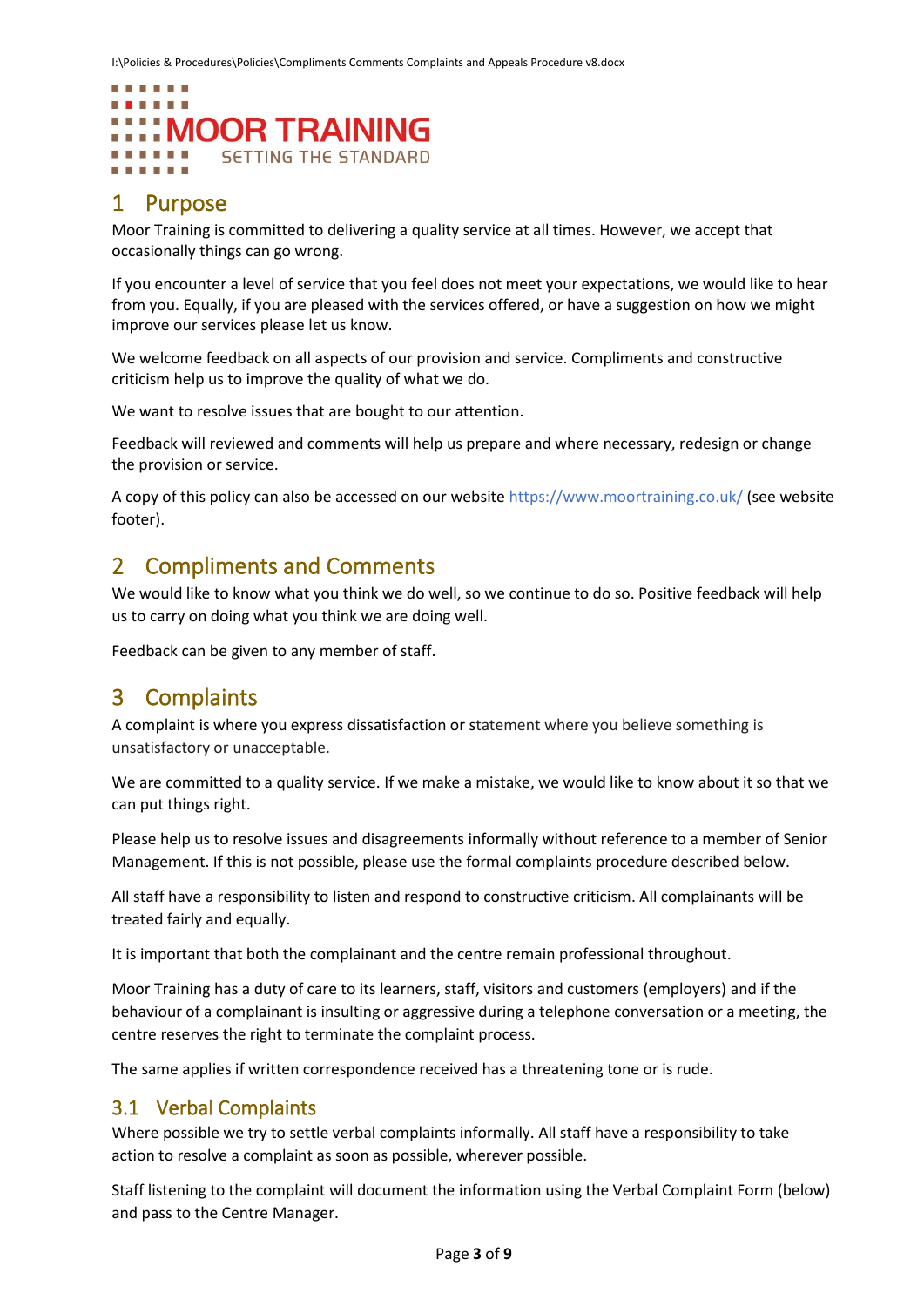

They will then try to resolve the matter together with the person who is complaining.

If a verbal complaint cannot be resolved easily the Director will support the process.

The Centre Manager will keep the details of the verbal complaint and the outcome on record.

## <span id="page-3-0"></span>4 How to make an informal complaint

Most difficulties can be resolved at an early stage by talking informally with the individual(s) most concerned with the issue at a local level, at the earliest opportunity. For example, if your complaint concerns assessment matters, you might wish to talk to your assessor/tutor. If your complaint is not dealt with satisfactorily, please follow the escalation process.

## <span id="page-3-1"></span>5 How to make a formal complaint

#### <span id="page-3-2"></span>5.1 Stage 1 – Initial complaint

You are likely to have attempted to resolve matters informally but are not satisfied with the outcome, in which case you could initiate a formal complaint. The following information will be needed to progress with this;

- details of the complaint
- an explanation of the steps you have already taken to try to resolve the complaint informally and why the responses you have received are not considered satisfactory.
- where applicable, the form of resolution or redress sought

#### **It is important to keep a copy of any other documentation submitted, for your records.**

You should expect an acknowledgement of your complaint within 5 working days and a full written response within 28 working days. If this is not possible, you will be informed in writing of the progress being made towards the consideration of your complaint.

Your complaint will be investigated by the Assessor/Tutor or IQA. If your complaint is considered justified (upheld), you will be informed of the means to resolve or redress the complaint. If the complaint is not upheld, then you can expect to be given an explanation.

The outcome of the appeal may be as follows;

- Confirmation of the original decision
- A re-assessment by another assessor or independent assessor
- A judgement that adequate evidence of competence has been shown
- An opportunity to re-submit for assessment within a revised agreed timescale

If you are not satisfied with the decision at this stage and this procedure has been exhausted, then you can progress to the next stage (stage 2).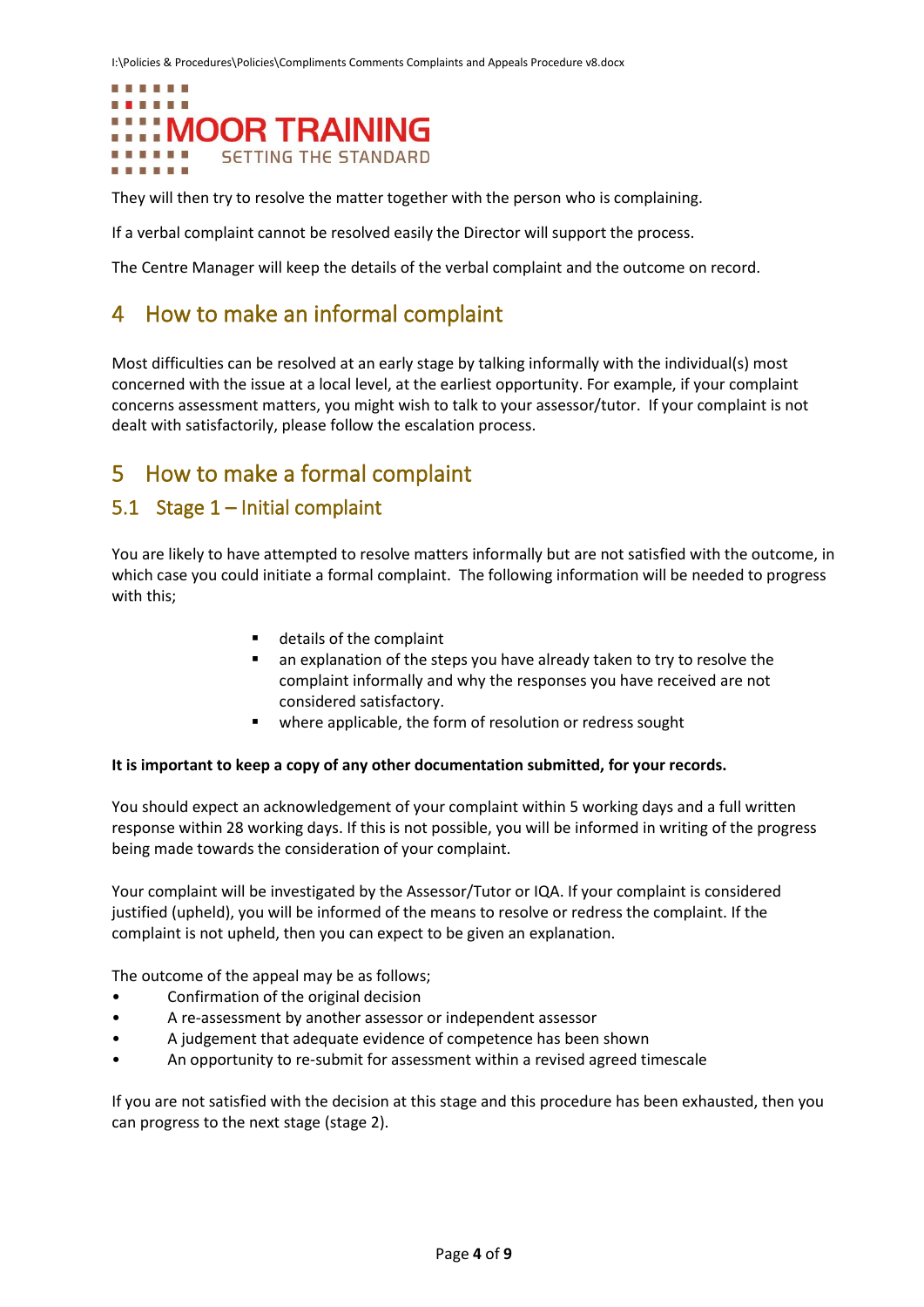

### <span id="page-4-0"></span>5.2 Stage 2 – Escalation within Moor Training

If the problem still has not been resolved to your satisfaction, or if your complaint relates to the Assessor/Tutor or IQA, then you should raise to the Centre Manager. You should expect an acknowledgement of your complaint within 5 working days and a full written response within 28 working days. If this is not possible, you will be informed in writing of the progress being made towards the consideration of your complaint. If your complaint is considered justified (upheld), you will be informed of the means to resolve or redress the complaint. If the complaint is not upheld, then you can expect to be given an explanation. Where a department or service has provided written comments in response to your complaint, a copy of those comments will normally be sent to you with the full written response.

If you are not satisfied with the decision at this stage and this procedure has been exhausted, then please follow the escalation process by using the flow chart in the next section.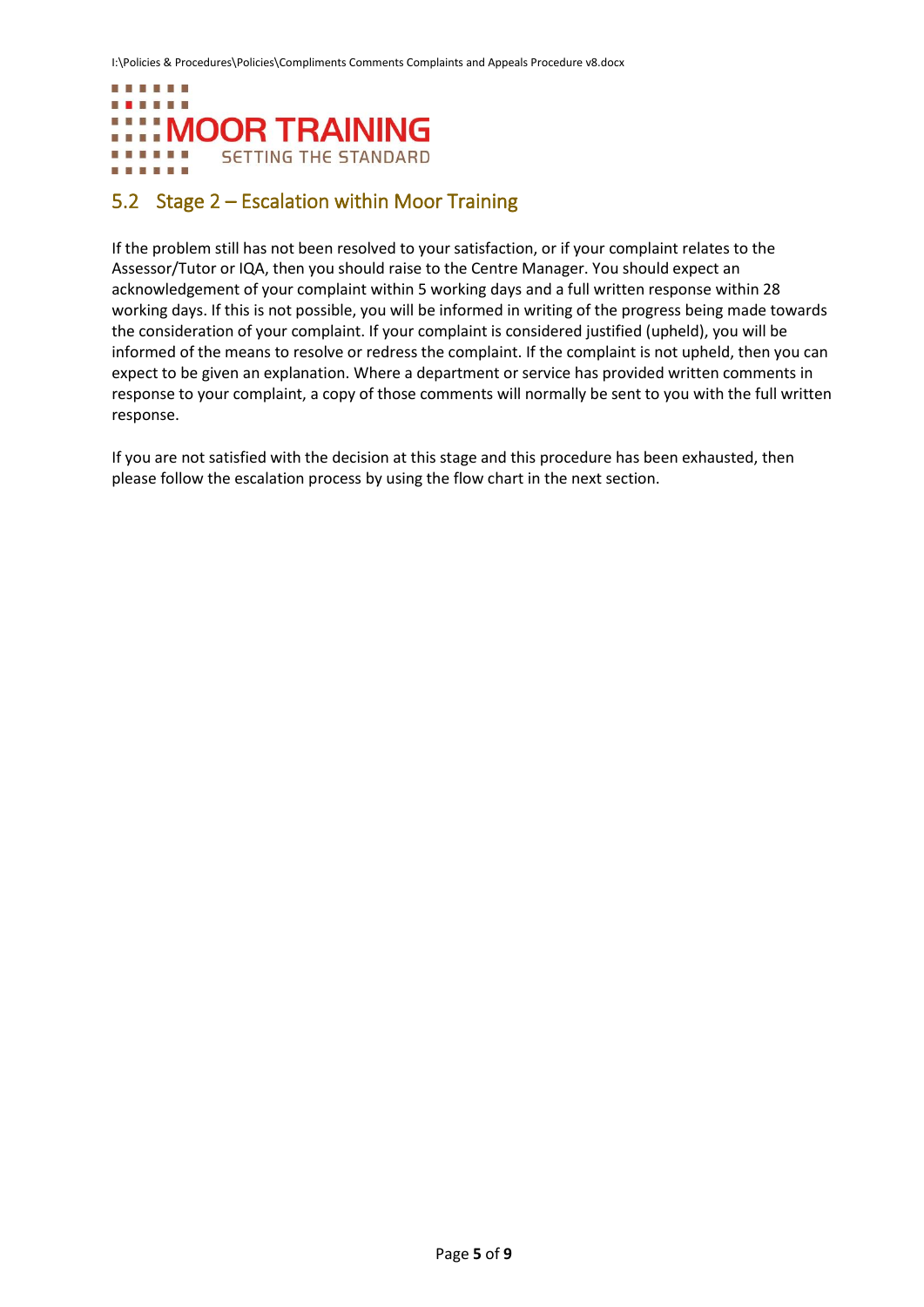<span id="page-5-0"></span>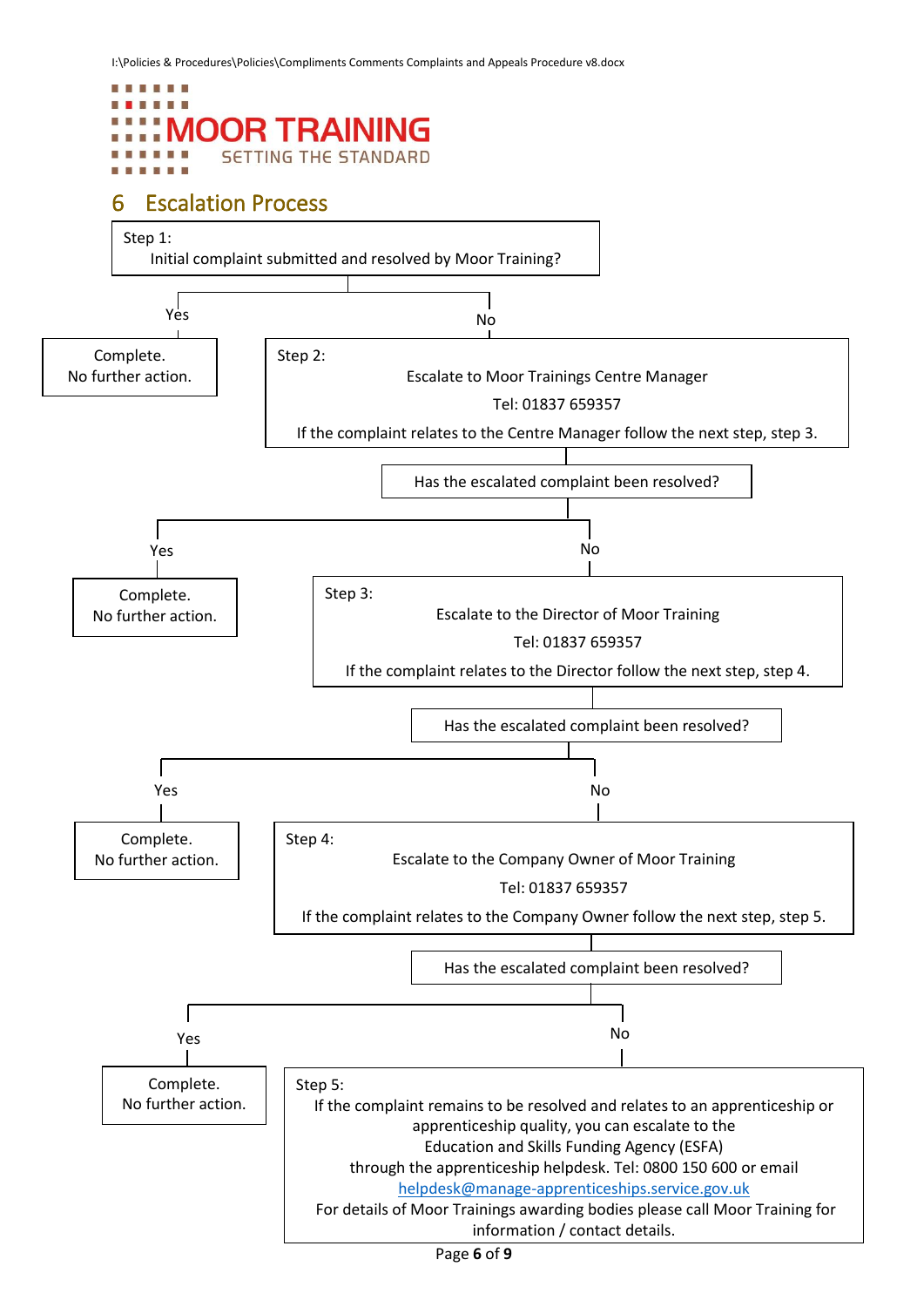

## <span id="page-6-0"></span>7 Monitoring

Without breaching confidentiality, all formal complaints and their associated responses and outcomes will be monitored by Senior Management.

## <span id="page-6-1"></span>8 Time Limits

Moor Training is unlikely to consider a complaint relating to a former learner who has not been registered for the relevant programme of study or research for a period of three months or more at the time of making their complaint.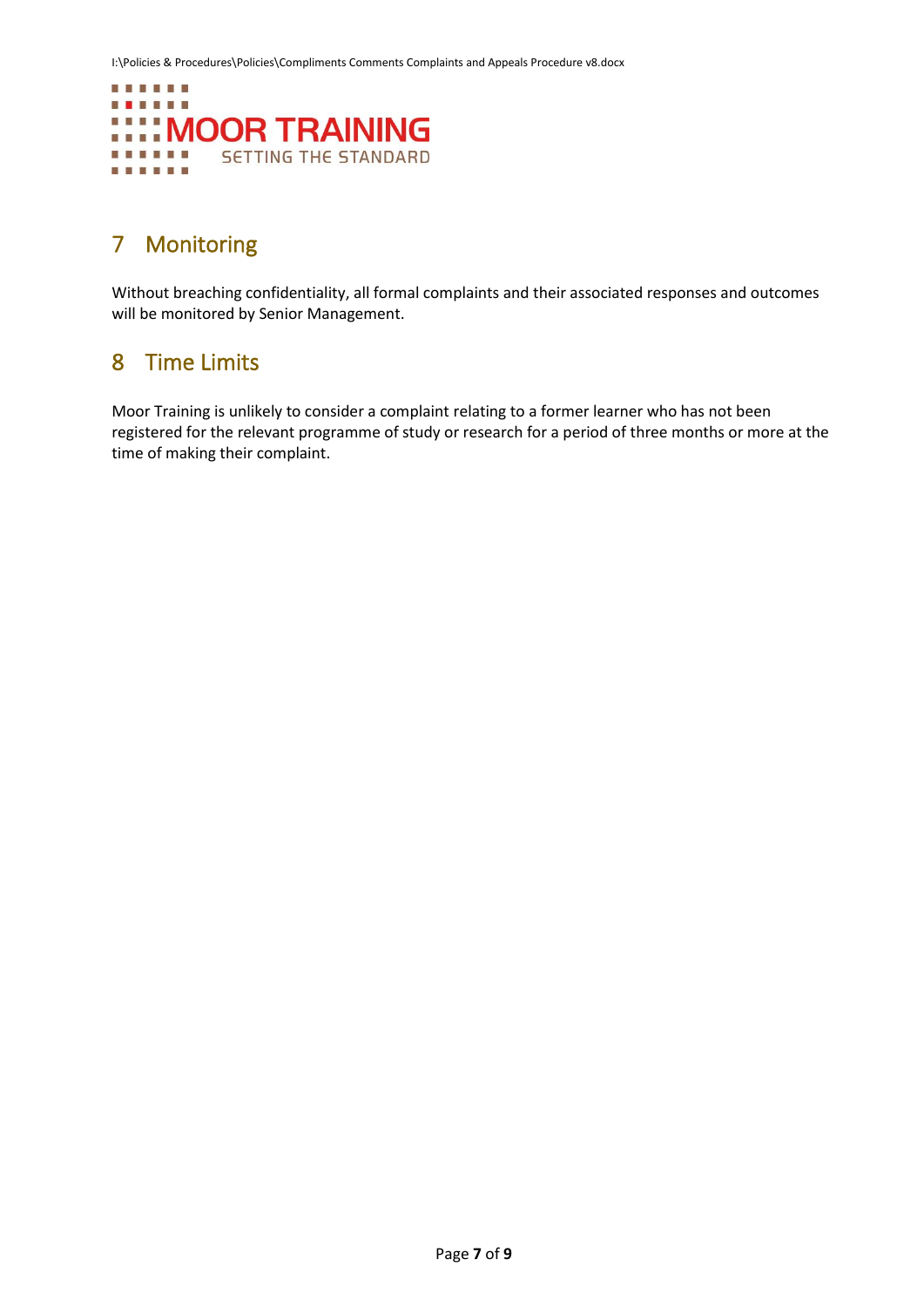

#### <span id="page-7-0"></span>9 Forms

<span id="page-7-1"></span>9.1 Verbal Complaint Form

#### **Verbal Complaint Form**

To be completed by member of staff receiving the complaint

Name of complainant:

Address:

Telephone number:

Details of complaint:

Signature:

Name:

Name of staff receiving complaint:

Action taken to address complaint:

Was the complainant satisfied: Yes / No

Signature of staff dealing with complaint:

Date:

Name:

*Send form to Centre Manager.*